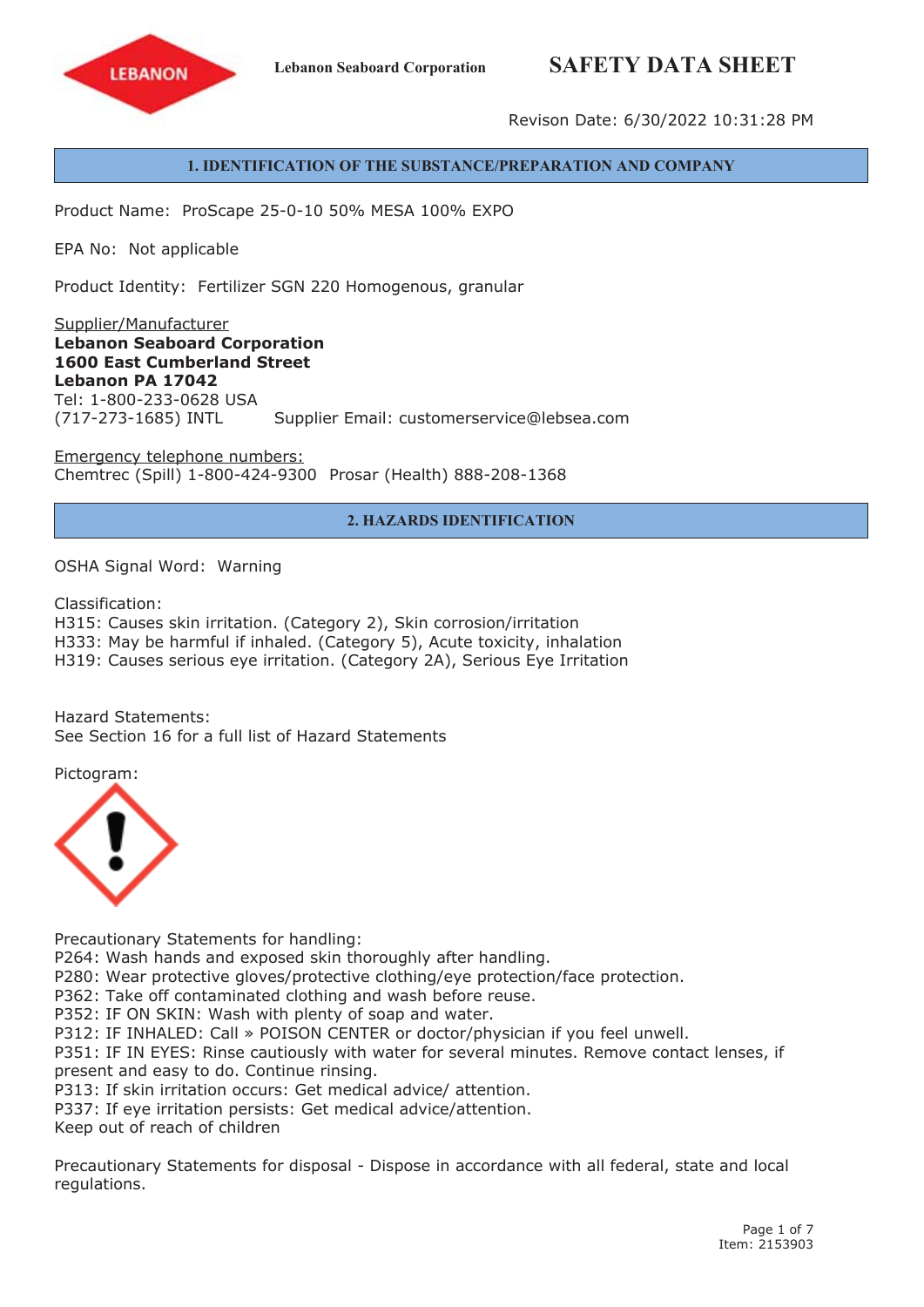## **Hazards not otherwise classified (HNOC):**None

Unknown acute toxicity: <1% of the mixture consists of ingredients of unknown toxicity

#### **3. COMPOSITION/INFORMATION ON INGREDIENTS**

| <b>Chemical Name</b> | CAS No.         | Weight $\%$              |
|----------------------|-----------------|--------------------------|
| Methylene ureas      | $9011 - 05 - 6$ | $45 - 50$                |
| Ammonium Sulfate     | 7783-20-2       | $25 - 30$                |
| Potassium Sulfate    | 7778-80-5       | $20 - 25$                |
| Jrea                 | $57-13-6$       | $\overline{\phantom{0}}$ |

## **4. FIRST AID MEASURES**

Eye Contact Rinse cautiously with water for several minutes. Remove contact lenses, if presen<sup>t</sup> and easy to do. Continue rinsing. If eye irritation persists: Get medical advice/attention.

Skin Contact Wash with soap and water. If injury occurs, or if discomfort or irritation persists contact <sup>a</sup> physician.

Inhalation If inhaled and discomfort occurs, move to fresh air, and keep person at rest in a position comfortable for breathing. If difficulty in breathing occurs and/or persists, administer oxygen and ge<sup>t</sup> medical attention. If medical advice is needed, have product container or label on hand.

#### Ingestion Rinse mouth. Drink Plenty of water. If you feel unwell, call <sup>a</sup> poison control center or seek medical attention. Do not induce vomiting of an unconscious person.

Self-protection of the first aider: Use any appropriate personal protective equipment as required for nuisance dusts.

Most important symptoms and effects, both acute and delayed: Nuisance dust irritation may occur with nasal discomfort under highly dusty conditions.

Indication of any immediate medical attention and special treatment needed: Treat Symptoms. Consult physician if discomfort or irritation persists.

## **5. FIRE FIGHTING MEASURES**

#### **Suitable extinguishing media**

Use extinguishing media suitable to local circumstances and the surrounding environment. Options in this case include water, CO<sub>2</sub>, ABC Dry Chemical extinguisher, or foam. Avoid stirring up dust extinguisher stream.

#### **Specific hazards arising from the chemical**

Thermal decomposition can lead to release of irritating and toxic gases and vapors. In the event of fire, do not breathe fumes.

#### **Explosion data**

Sensitivity to mechanical impact: None

Sensitivity to static discharge: None

Note: Excessive amounts of any burnable dusts can produce explosive mixtures if allowed to disperse in the air in confined areas where ignition sources occur. Prevent excessive dust dispersal in areas of use, storage, or production.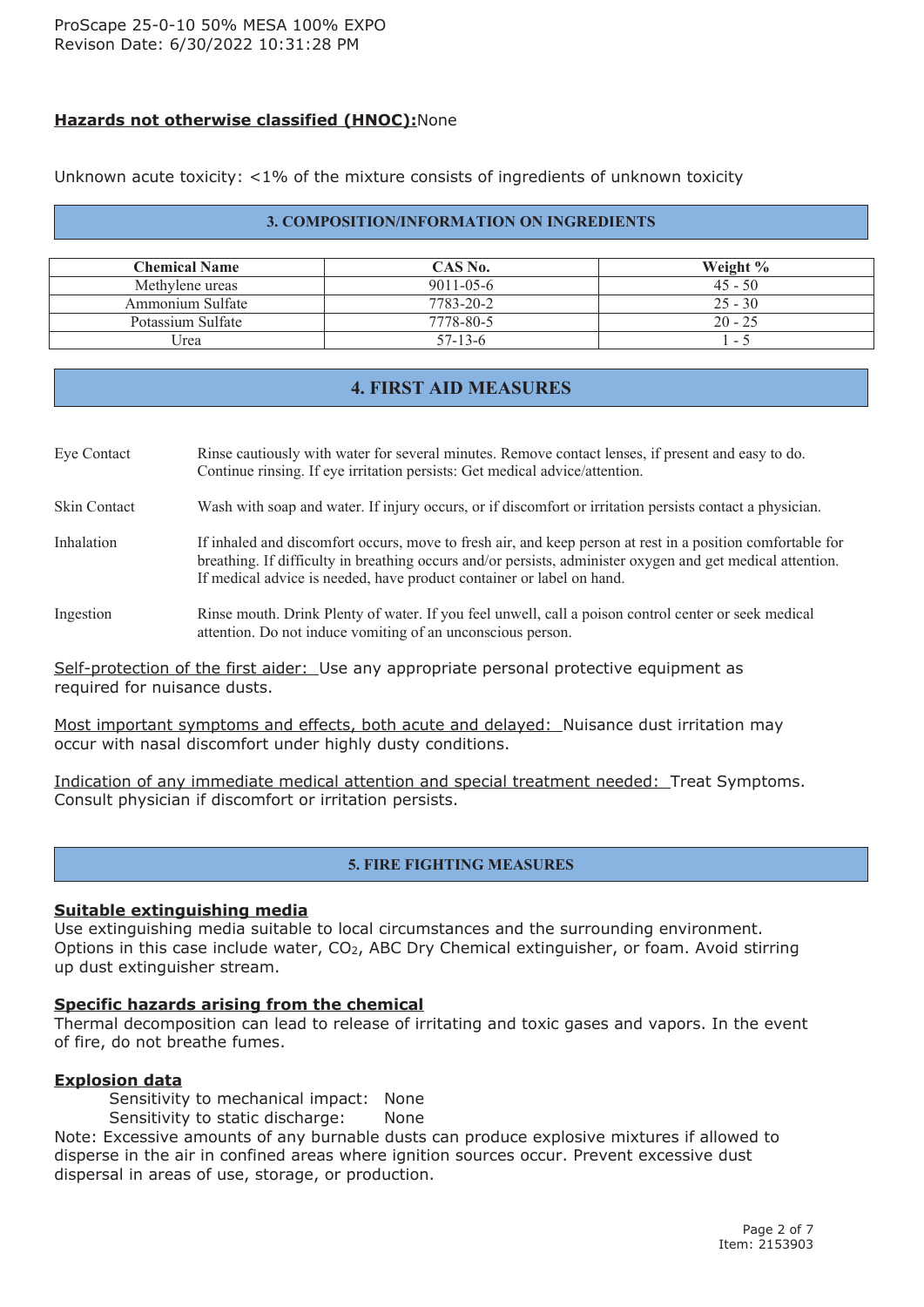## **Protective equipment and precautions for firefighters**

As in any fire, wear self-contained breathing apparatus pressure-demand, MSHA/NIOSH (approved or equivalent) and standard protective (bunker) gear.

#### **6. ACCIDENTAL RELEASE MEASURES**

## **Personal precautions, protective equipment, and emergency procedures**

| <b>Personal Precautions</b> | Use dust mask and gloves as needed or other reasonable personal protective equipment as<br>required to prevent contact with eyes or skin. Remove ignition sources prior to clean-up.                                                                                                                                                                                            |
|-----------------------------|---------------------------------------------------------------------------------------------------------------------------------------------------------------------------------------------------------------------------------------------------------------------------------------------------------------------------------------------------------------------------------|
|                             | If in eyes, rinse cautiously with water for several minutes. If eye irritation persists: Seek<br>medical advice.<br>If experiencing significant respiratory symptoms: seek medical attention.                                                                                                                                                                                   |
| Environmental precautions   | Prevent entry into waterways, sewers, basements or confined areas. Do not flush into<br>surface water or sanitary sewer system. See Section 12 for additional ecological<br>information.                                                                                                                                                                                        |
| Methods for containment     | Prevent further leakage or spillage, if safe to do so.                                                                                                                                                                                                                                                                                                                          |
| Methods for clean-up        | Use dust mask and/or reasonable personal protective equipment as required to avoid<br>breathing dusts. Moisten or cover powder spill with plastic sheet or tarp to minimize<br>spreading. Take up mechanically, placing in appropriate containers for disposal. Avoid<br>creating dust. Soak up excess with inert absorbent material. Clean contaminated surface<br>thoroughly. |

# **7. HANDLING AND STORAGE** Safe Handling Ensure adequate ventilation, especially in confined areas. Use personal protective equipment as required to avoid breathing dusts or mists, and to preven<sup>t</sup> eye contact. Wash hands thoroughly after handling. Storage Conditions Keep containers tightly closed in <sup>a</sup> cool, well- ventilated place. Keep out of the reach of children. Incompatible materials Avoid strong acids or alkali, or other reactive substances.

#### **8. EXPOSURE CONTROLS/PERSONAL PROTECTION**

#### **Exposure Guidlines**

| <b>Chemical Name</b>           | <b>ACGIH TLV</b>              | <b>OSHA PEL</b>                  | NIOSH IDLH*     |
|--------------------------------|-------------------------------|----------------------------------|-----------------|
| Nuisance Dusts (for granulars) | $10 \text{ mg/m}$ (TWA-Total) | $15 \text{ mg/m}$ (TWA total) 50 | Not Established |
|                                |                               | mppcf (TWA total) 5 mppcf        |                 |
|                                |                               | (TWA respirable)                 |                 |

\*IDLH refers to amounts that are "Immediately Dangerous to Life or Health"

Engineering controls: Use with adequate ventilation and follow safe work practices to prevent dust buildup in air.

**Individual protection measures**Use personal protective equipment as required to avoid breathing dust/mist, and to prevent eye contact.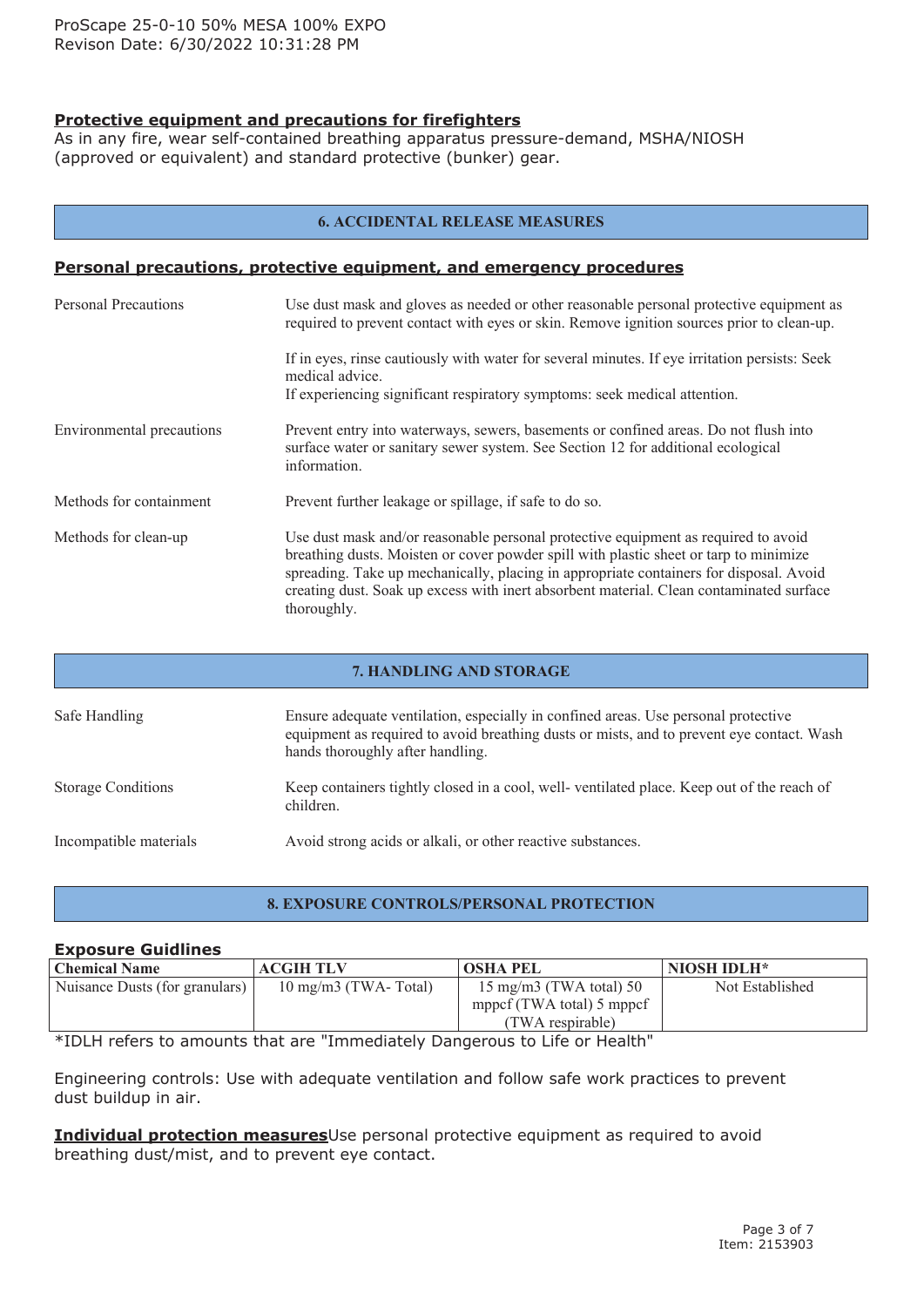#### ProScape 25-0-10 50% MESA 100% EXPO Revison Date: 6/30/2022 10:31:28 PM

| Eye protection                | Provide face and eye protection: face shield and goggles recommended if face or eye contact is<br>likely.                                                                                                                                                                 |
|-------------------------------|---------------------------------------------------------------------------------------------------------------------------------------------------------------------------------------------------------------------------------------------------------------------------|
| Skin and Body Protection      | Gloves and standard work coveralls recommended                                                                                                                                                                                                                            |
| <b>Respiratory Protection</b> | Dust mask recommended for dusty or misty conditions. If exposure limits are exceeded or<br>irritation is experienced, NIOSH/MSHA approved respiratory protection should be worn.<br>Respiratory protection must be provided in accordance with current local regulations. |
| General Hygiene               | When using product, do not eat, drink or smoke. Wash hands thoroughly after handling. Wash<br>contaminated clothing before reuse.                                                                                                                                         |

#### Also see Precuationary Statements in Section 2

#### **9. PHYSICAL AND CHEMCIAL PROPERTIES**

| Physical state                | Granular Solid            |
|-------------------------------|---------------------------|
| Appearance                    | Granular Solid            |
| Color                         | Mixed, various            |
| Odor                          | Slight                    |
| Odor Threshold                | No information available  |
| pH                            | Not applicable            |
| Melting point/freezing point  | Not applicable            |
| Boiling point / boiling range | Not applicable            |
| Flash point                   | No information available  |
| Evaporation rate              | Not applicable            |
| Flammability (solid, gas)     | No information available  |
| Flammability Limits in Air    |                           |
| Upper flammability limit:     | No information available  |
| Lower flammability limit:     | No information available  |
| Vapor pressure                | Not applicable            |
| Vapor density                 | Not applicable            |
| Water solubility              | Mostly insoluble          |
| Solubility in other solvents  | No information available  |
| Partition coefficient         | No information available  |
| Autoignition temperature      | No information available  |
| Decomposition temperature     | No information available  |
| Oxidizing properties          | Not particularly reactive |
|                               |                           |

## **10. STABILITY AND REACTIVITY**

#### **Reactivity**

Not Reactive

#### **Chemical stability**

Stable

#### **Possibility of Hazardous Reactions**

May release heat and fumes when mixed in solution with incompatible reactive materials.

## **Hazardous polymerization**

Will not occur.

#### **Conditions to avoid**

High heat, sparks and open flames, as some ingredients may be burnable.

#### **Incompatible materials**

Strong acids or alkali, or other reactive substances.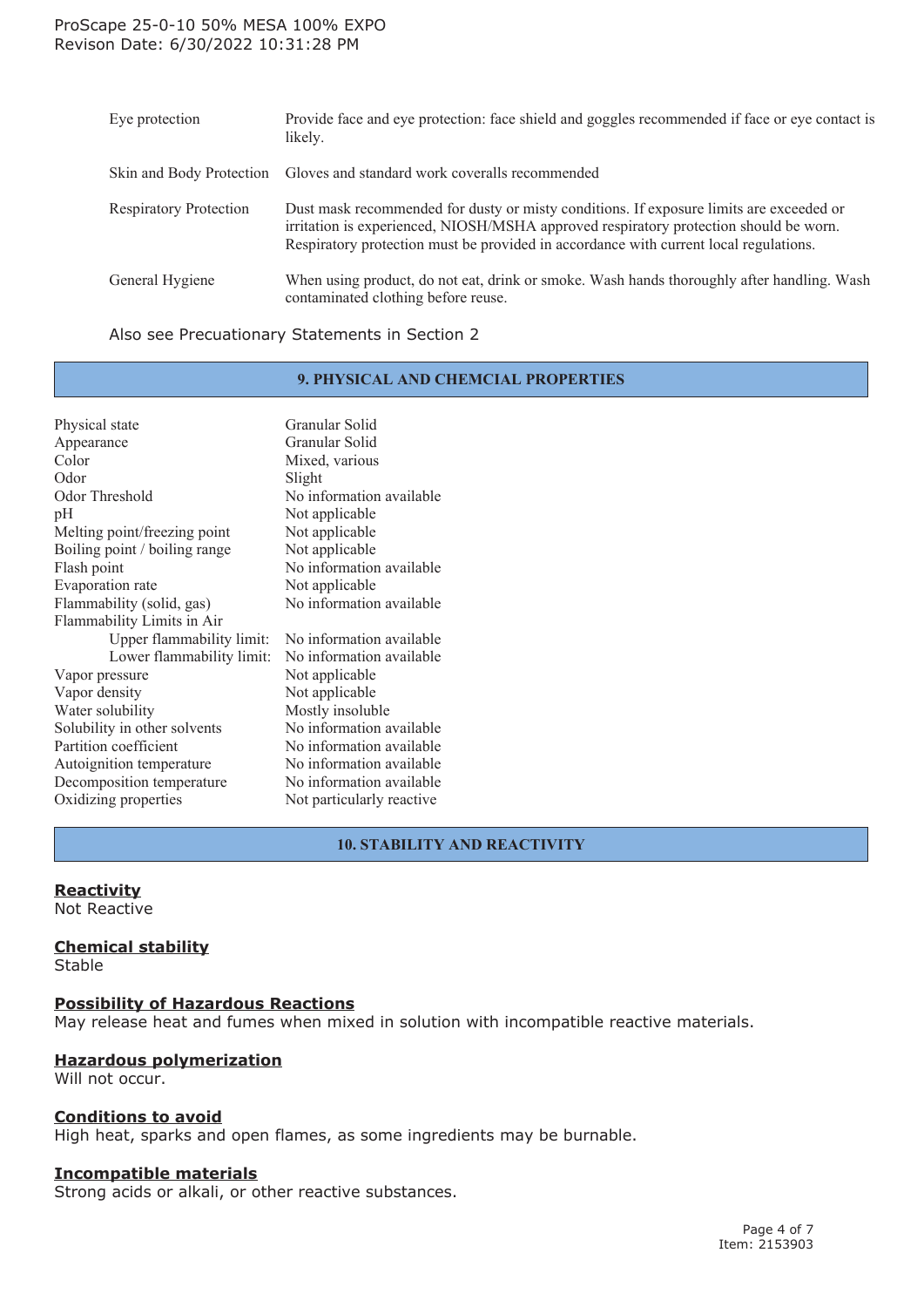#### **Hazardous Decomposition Products**

May emit toxic fumes under fire conditions, such as Nitrogen oxides (NOx), Ammonia, Oxides of sulfur, Hydrogen chloride and Carbon monoxide.

| <b>11. TOXICOLOGICAL INFORMATION</b>                                                            |                                                                                                               |  |
|-------------------------------------------------------------------------------------------------|---------------------------------------------------------------------------------------------------------------|--|
|                                                                                                 | Routes of exposure: Ingestion, eyes (contact), skin (contact), dust inhalation                                |  |
| <b>Symptoms</b>                                                                                 | May irritate the digestive tract if ingested in quantity, causing nausea, vomiting and                        |  |
| Sensitization                                                                                   | diarrhea.<br>No information available.                                                                        |  |
| Germ cell mutagenicity<br>Carcinogenicity                                                       | None known unless noted below in Other<br>None                                                                |  |
| Reproductive toxicity<br>STOT - single exposure<br>STOT - repeated exposure<br>Chronic toxicity | No information available.<br>No information available<br>No information available<br>No information available |  |
| Target Organ Effects                                                                            | Lungs-Nuisance dusts                                                                                          |  |
| Aspiration hazard<br>Other                                                                      | No information available                                                                                      |  |

#### **12. ECOLOGICAL INFORMATION**

Fertilizers may be harmful to aquatic life with short term effects, causing algal bloom and increased BOD, depending on the amount released.

| Persistence and degradability |
|-------------------------------|
| <b>Bioaccumulation</b>        |
| Other adverse effects         |

No information available No information available No information available

#### **13. DISPOSAL CONSIDERATIONS**

#### **Disposal of wastes:**

Excess product should be used up according to label directions, to avoid disposal issues. Dispose of in accordance with Local, State, and Federal regulations.

#### **Contaminated packaging**

Dispose empty container with normal trash, unless prohibited by local regulations.

#### **14. TRANSPORT INFORMATION**

#### NMFC 68140-4 FERTILIZER COMPOUNDS (MANUFACTURED FERTILIZERS) NOI, DRY 20 OR GREATER PCF

| DOT:                  | Not Regulated  |
|-----------------------|----------------|
| Proper Shipping Name: | Not Regulated  |
| Hazard Class:         | Not Applicable |
| <b>JATA:</b>          | Not Regulated  |
| Proper Shipping Name: | Not Regulated  |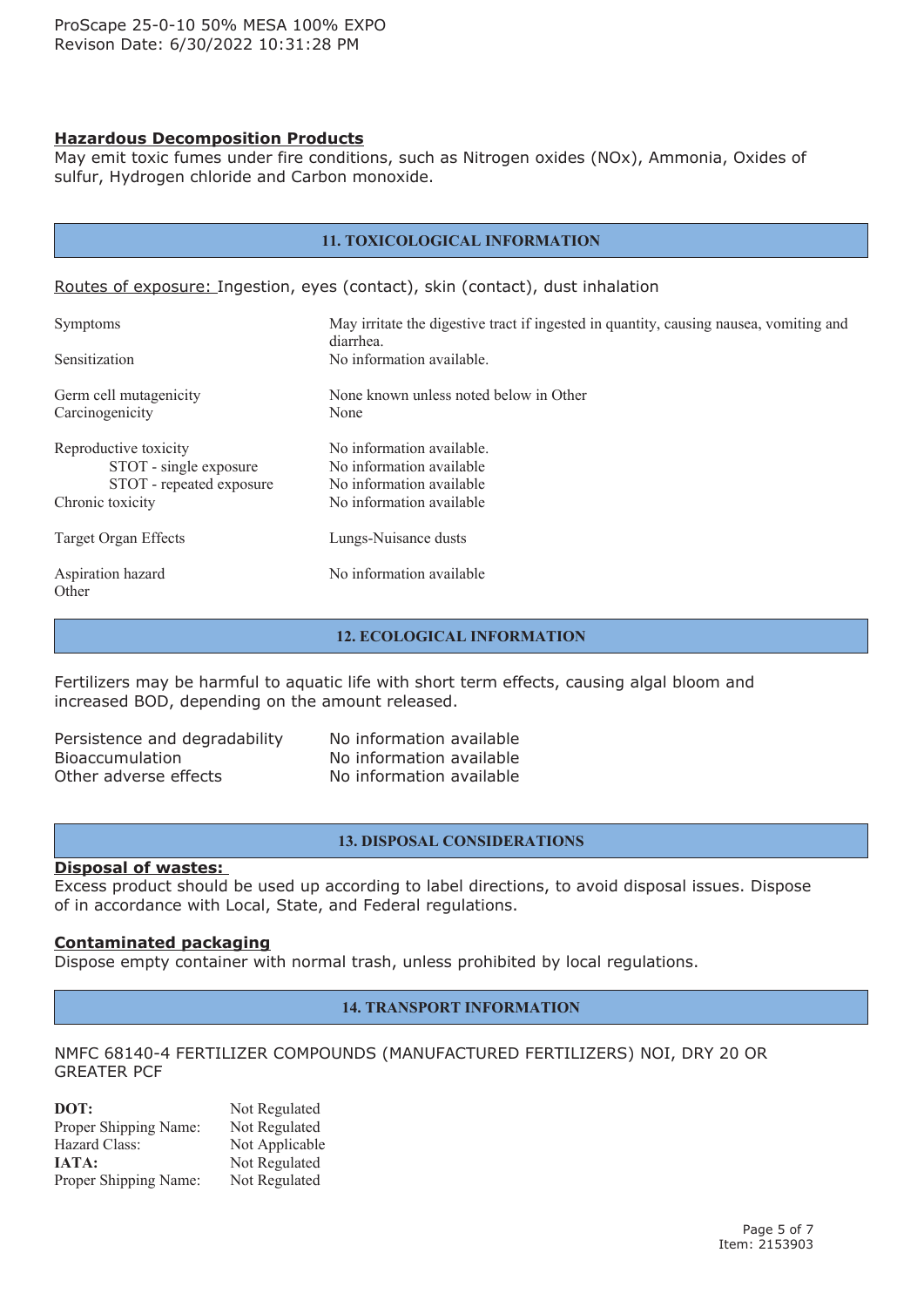#### ProScape 25-0-10 50% MESA 100% EXPO Revison Date: 6/30/2022 10:31:28 PM

| Hazard Class:         | Not Applicable |
|-----------------------|----------------|
| <b>IMDG/IMO:</b>      | Not Regulated  |
| Proper Shipping Name: | Not Regulated  |
| Hazard Class:         | Not Applicable |
| <b>IMDG:</b>          | Not Regulated  |
| Proper Shipping Name: | Not Regulated  |
| Hazard Class:         | Not Applicable |
| ADR:                  | Not Regulated  |
| Proper Shipping Name: | Not Regulated  |
| Hazard Class:         | Not Applicable |
| ADN:                  | Not Regulated  |
| Proper Shipping Name: | Not Regulated  |
| Hazard Class:         | Not Applicable |
| RID:                  | Not Regulated  |
| Proper Shipping Name: | Not Regulated  |
| Hazard Class:         | Not Applicable |
| <b>TDG:</b>           | Not Regulated  |
| Proper Shipping Name: | Not Regulated  |
| Hazard Class:         | Not Applicable |
| <b>ICAO:</b>          | Not Regulated  |
| Proper Shipping Name: | Not Regulated  |
| Hazard Class:         | Not Applicable |
| <b>MEX:</b>           | Not Regulated  |
| Proper Shipping Name: | Not Regulated  |
| Hazard Class:         | Not Applicable |

## **15. REGULATORY INFORMATION**

TSCA (USA): Complies. **General Product Information:** This product is not federally regulated as <sup>a</sup> hazardous material. **Clean Air Act:** No information is available. **Clean Water Act:** This product does not contain any substances regulated as pollutants pursuant to the Clean Water Act (40 CFR 122.21 and 40 CFR 122.42)

**SARA 313 Superfund Amendments:** This product contains no chemicals which are subject to the reporting requirements of the Act and Title 40 of the Code of Federal regulations, Part 372.

#### **SARA 311/312 Hazard Categories:**

| Yes. |
|------|
| Yes  |
| No   |
| No   |
| N٥   |
|      |

**CERCLA:** This material, as supplied, does not contain any substances regulated as hazardous substances under the Comprehensive Environmental Response Compensation and Liability Act (CERCLA) (40 CFR 302) and Superfund.

Amendments and Reauthorization Act (SARA) (40 CFR 355). There may be specific reporting requirements at the local, regional, or state level pertaining to releases of this material.

#### **State Regulations:**

**California Proposition 65:**This product does not contain detectable quantities of chemicals